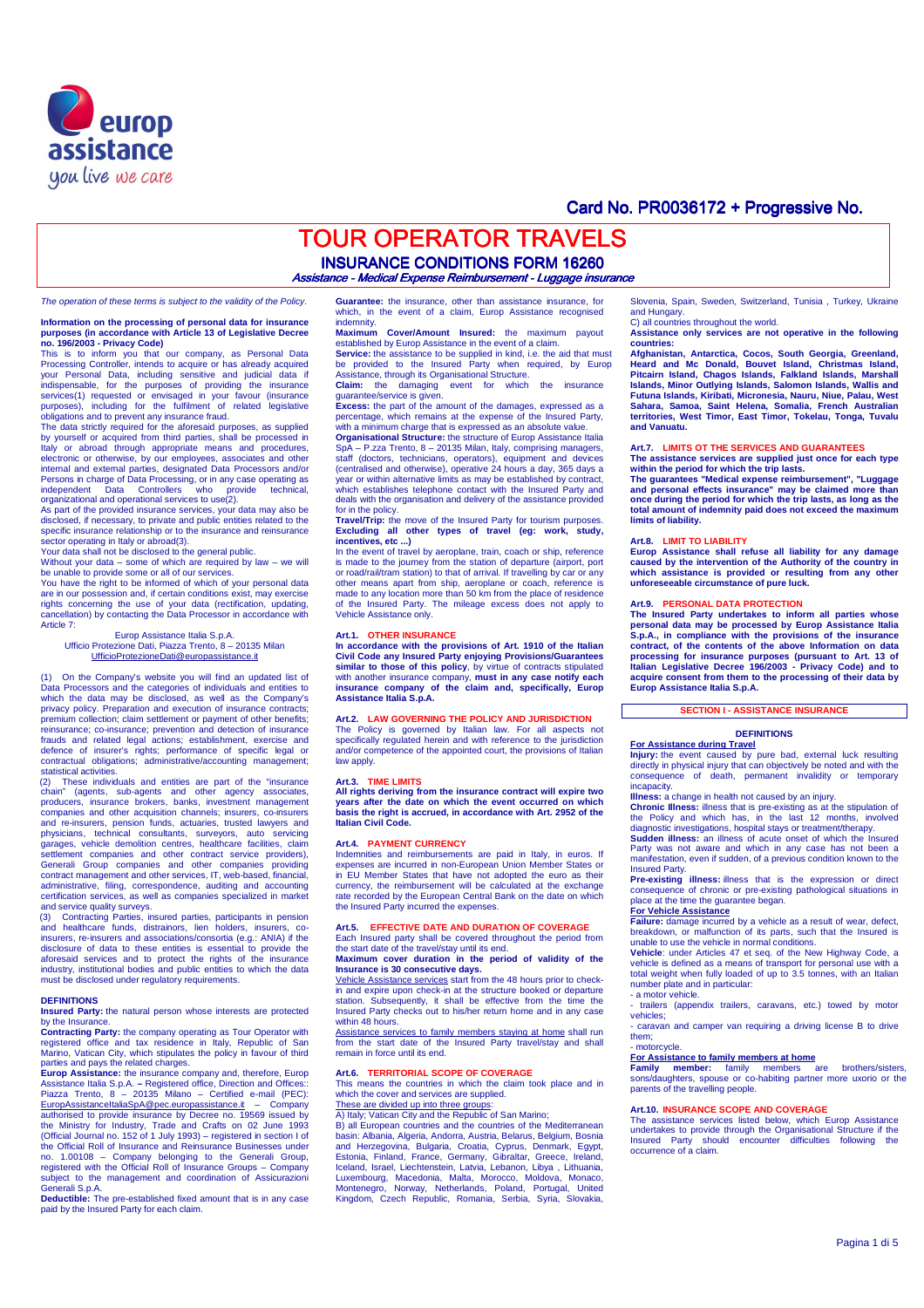# **SERVICES PROVIDED**

# **ASSISTANCE DURING TRAVEL**<br>1 **MEDICAL CONSULTATION**

**1. MEDICAL CONSULTATION** If, in the event of illness and/or injury, the Insured Party should require an assessment of his health, he may contact the doctors of the Organisational Structure and request a telephone consultation. The Insured Party shall inform the Organisational Structure of the

# reason for the request and provide a contact telephone number. **It is specified that considering the methods by which the service is provided, this consultation shall not be considered as a diagnosis and shall be provided on the basis of the information acquired from the Insured Party. 2. SENDING OF A DOCTOR OR AMBULANCE IN ITALY**

If, following a Medical Consultation, it should become evident that the travelling Insured Party needs to have a medical examination, the Organisational Structure will send an authorised Europ Assistance doctor to the place of the event, at the expense of Europ Assistance. If it should be impossible for an authorised doctor to intervene personally, the Organisational Structure will organise the transfer of the Insured Party by ambulance, to the nearest suitable medical centre.

The service will be provided from 8 pm to 8 am, Monday to Friday and 24 hours a day on Saturdays, Sundays and public holidays.<br>**3. INDICATION OF A SPECIALISED DOCTOR ABROAD**<br>If, following a Medical Consultation, it should become evident that

the travelling Insured Party needs to undergo a specialist medical examination, the Organisational Structure will, according to local availability, provide the name of a specialised doctor in the place

# nearest to the location of the Insured Party. **4. RETURN FOR HEALTH REASONS**

If, following an injury and/or sudden illness, the travelling Insured Party should be judged by the doctors of the Organisational Structure and in accordance with the local doctor, to need transportation to an equipped local Healthcare Institute or return to his residence or in a fully equipped Healthcare Institute in the place of residence, the Organisational Structure will organise the return using the method and time from appropriate observation poster appropriate by the do their having consulted with the local doctor, at the expense of Europ Assistance.

These means may be:

- an air ambulance - economy class airline, if necessary with a stretcher seat;

- first class train, with sleeper if necessary; - ambulance (without distance limits).

**The Organisational Structure will only use the air ambulance for Insured Parties resident in Italy and for whom the claim occurs in a European country or country of the Mediterranean basin.** 

## **The return to the residence is excluded for insured parties non-residents in Europe to undertake a journey that has as its destination a country outside Europe.**  The transport will be entirely arranged by the Organisational

Structure, including medical or nursing care during transport, if the doctors of the Organisational Structure should deem it necessary. Europ Assistance shall have the right to request any return travel

tickets not used by the Insured Party. If the Insured Party should require transport to the closest equipped place for Accident and Emergency Care or Healthcare Institute, or transfer to a Healthcare Institute able to treat the pathology, as he/she is hospitalised at a local structure that is<br>inadequate to treat the pathology, the Organisational Structure will<br>arrange the transfer, in the way and within the time considered<br>most appropriate by the after consulting with the local doctor.

In this case, Europ Assistance will pay for the related costs **up to a maximum of Euro 7,500.00.**  In the event of the death of the Insured Party, the Organisational

Structure may, at its own discretion, organise and transport the body to the place of burial in the country of residence or nearest international airport and Europ Assistance will pay for all costs relating to the transport of the body only, in compliance national and international rules. **Exclusions** 

# **The following are excluded from cover:**

- diseases or lesions that, according to Organisational **Structure doctors, can be treated locally or do not prevent the Insured Party from continuing his trip;**
- **infectious diseases, if transport involves a violation of national or international medical rules;**
- **expenses relating to the funeral ceremony or involved in searching for people and/or recovering the body;**
- **The transport of the body to places inaccessible to EA using normal means of locomotion. Transport may take place with vehicles used specifically for funeral transport**
- **(e.g. hearses), in compliance with current legislation;**<br> **(e.g. hearses), in compliance with current legislation;**<br> **all cases in which the Insured Party or his family members** - **all cases in which the Insured Party or his family members voluntarily agree to discharge, against the opinion of the doctors of the facility at which the Insured Party is hospitalised.**

## **5. RETURN WITH AN INSURED FAMILY MEMBER**

If, in organising the provision of a "Return for health reasons", the Organisational Structure doctors should not consider that the Insured Party requires any healthcare during travel, and an insured family member should wish to accompany him/her to the place of hospitalisation or residence, the Organisational Structure will also arrange for the family member to return, using the same means as the Insured Party. Europ Assistance shall have the right to request any travel tickets not used for the return of the insured family member.

### **Exclusions**

### **The following are excluded from cover:**

**- room and board expenses of the family member**. **6. RETURN OF OTHER INSURED PARTIES** 

If, following a "Return for health reasons", the insured persons travelling with the Insured Party should objectively be unable to return to their place of residence with the means initially envisaged and/or used, the Organisational Structure will provide them with a first class rail ticket or an economy class air ticket. Europ Assistance shall have the right to request any travel tickets not used for their return.

All costs for the tickets will be paid by Europ Assistance **up to a maximum of Euro 200.00 per insured person.**<br> **TRAVEL OF A FAMILY MEMBER 7. TRAVEL OF A FAMILY MEMBER** 

If the Insured Party should be hospitalised in a Healthcare Institute

for more than 7 days, the Organisational Structure will provide a return first class rail ticket or economy class air ticket to enable a co-habiting family member to reach the hospitalised person, at the expense of Europ Assistance.

# **Exclusions**

# **The following are excluded from cover: - room and board expenses of the family member 8. ACCOMPANIMENT OF CHILDREN**

If, following an injury, illness or case of force majeure, the Insured

Party travelling should find himself unable to look after insured children under the age of 15 travelling with him, the Organisational Structure will arrange for a return first class rail ticket or economy class air ticket, at the expense of Europ Assistance, to enable a family member to join the children, take care of them and take them back to their residence.

## **Exclusions**

# **The accompanying family member's room and board expenses are excluded from coverage. 9. RETURN OF THE CONVALESCENT INSURED PARTY**

If, due to hospitalisation in a Healthcare Institute, the Insured Party should be unable to return to his/her place of residence with the means initially envisaged, the Organisational Structure will provide him/her with a first class rail ticket or economy class air ticket, at the expense of Europ Assistance.<br>**10. EXTENSION OF THE STAY**<br>If the health of the Insured Party, as certified by a written medical

prescription, should prevent him from making the return journey back to the place of residence on the scheduled date, the Organisational Structure will book a hotel.

Europ Assistance will pay for the hotel costs (room and breakfast) **for up to 3 days after the scheduled return date and up to a maximum of Euro 40.00 per day per ill or injured Insured Party.** 

### **Exclusions**

**The following are excluded from cover:** 

**- hotel expenses other than room and breakfast. 11. INFORMATION AND REPORT OF CORRESPONDING** 

## **MEDICINAL PRODUCTS ABROAD**

## **(only valid for Insured Parties resident in Italy)**

If the Insured Party who finds himself abroad and ill and/or injured should require information on medicinal products duly registered in Italy, the Organisational Structure will inform him of the corresponding medicinal products, if such exist, available locally. **12. INTERPRETER AVAILABLE ABROAD** 

If the Insured Party abroad should be hospitalised in a Healthcare Institute and have difficulty communicating with the doctors because he does not speak the local language, the Organisational Structure will send an interpreter there.

The costs of the interpreter will be paid by Europ Assistance **for up to 8 working hours. 13. ADVANCE OF EMERGENCY EXPENSES** 

### **(only valid for Insured Parties resident in Italy)**

If the Insured Party should have to incur unforeseen expenses and be unable to do so directly and immediately as a result of: injury, illness, theft, robbery, bag snatching or failure to deliver luggage, the Organisational Structure will pay the local invoices, advancing the expenses on behalf of the Insured Party, **up to a total general limit of Euro 5,000.00**.

If the invoices should exceed the total amount of Euro 150.00, **the provision will take effect from when Europ Assistance has received suitable guarantees of repayment in Italy. Exclusions** 

### **The following are excluded from cover:**

**- transfers of currency abroad entailing a breach of current provisions in Italy or in the country in which the Insured Party is located.** 

**- cases where the Insured Party is unable to provide Europ** 

**Assistance with suitable guarantees of repayment in Italy; - cases occurring in countries in which there are no branches or representatives of Europ Assistance. Obligations of the Insured Party** 

The Insured Party must declare the reason for the request, the amount required, contact details and indications of references that enable Europ Assistance to verify the terms of the guarantee of repayment of the amount advanced. The Insured Party must repay the amount advanced within one month of the date the advance is made; failure to do so shall result in the charging of interest on the outstanding amount, at the current legal rate.<br>1**4. EARLY RETURN**<br>If the travelling Insured Party should need to return to the place of

residence prior to the date scheduled and using a different means to that initially envisaged, as a result of the death, as per the date given on the death certificate issued by the registrar, or hospitalisation, with imminent danger of life, of one of the following family members: spouse/co-habiting partner more uxorio, son, daughter, brother, sister, parent, parent-in-law, son-in-law, daughter-in-law, the Organisational Structure will, at the expense of Europ Assistance, provide a first class rail ticket or economy class air ticket, to enable him to reach the place of burial or hospitalisation.

If the Insured Party is travelling with a child, as long as an Insured Party, the Organisational Structure will arrange for both to be returned. If the Insured Party should be in a position where it is impossible to use his own vehicle to return early, the Incurrience in the maximum structure in a possible to use his own vehicle to return early, the Organisational Structure will make an additional ticket available to enable him to recover the vehicle at a later date.

### **Exclusions The following are excluded from cover:**

**- cases where the Insured Party cannot provide the Organisational Structure with suitable information on the reason for the early return request. Obligations of the Insured Party** 

# The Insured Party must provide original documentation proving the<br>cause of the return within 15 days of the claim.<br>**15. ADVANCE OF CRIMINAL BAIL ABROAD**

**(only valid for Insured Parties resident in Italy)** 

If the Insured Party should be arrested or threatened with arrest and should therefore be required to pay bail to the foreign authorities in order to be released, and should be unable to do so directly and immediately, the Organisational Structure will pay said bail locally, by way of advance on behalf of the Insured Party.

**Europ Assistance will advance payment of bail up to the maximum amount of Euro 15,000.00.** The amount of the bail paid by Europ Assistance by way of advance **shall not in any case exceed the amount of Euro 15,000.00.** The service will be provided when Europ Assistance has received bank guarantee in

# Italy. **Exclusions**

**The following are excluded from cover:** 

**- transfers of currency abroad entailing a breach of current provisions in Italy or in the country in which the Insured Party** 

**is located; - cases where the Insured Party is unable to provide Europ Assistance with suitable guarantees of repayment in Italy; - cases occurring in countries in which there are no branches or representatives of Europ Assistance.** 

**Obligations of the Insured Party**  The Insured Party must declare the reason for the request, the amount required, contact details and indications of references that enable Europ Assistance to verify the terms of the guarantee of repayment of the amount advanced. The Insured Party must repay the amount advanced within one month of the date the advance is made; failure to do so shall result in the charging of interest on the

# outstanding amount, at the current legal rate. **16. INDICATION OF A LAWYER ABROAD**

If the Insured Party should be arrested or threatened with arrest and require legal assistance, the Organisational Structure will provide the name of a lawyer as near as possible to the place in which the Insured Party is located, according to local availability. **Exclusions** 

The following are excluded from cover:<br>- all costs deriving from the intervention of the lawyer will be<br>paid by the Insured Party.<br>The service does not apply to countries in which there are no<br>branches or representatives o

If the Insured Party, in the event of illness and/or injury, should be unable to send urgent messages to people residing in Italy, the Organisational Structure will arrange for the notification of the message to the addressee

The Organisational Structure is not responsible for the messages sent.

# **VEHICLE ASSISTANCE**<br>18 **ON-ROAD EMERGENCY SERVICE**

**18. ON-ROAD EMERGENCY SERVICE**  If the vehicle should be immobilised as a result of failure and/or incident, so as to be unable to move independently, the Insured Party shall telephone the Organisational Structure and ask that a roadside assistance vehicle be sent out; this will tow the vehicle from the place of immobilisation to the nearest Europ Assistance authorised service centre, to the nearest Manufacturer service centre or to the nearest mechanical workshop, or to the point indicated by the Insured Party, as long as within 50 kilometres (return trip) from the place of failure.

**Limit of liability:** Europ Assistance shall pay the cost of roadside assistance:

- to the destinations listed above.

## **Exclusions**

**The following are excluded from cover:** 

"Roadside Assistance" service shall apply.

**The following are excluded from cover:** 

Structure and request a telephone consultation.

ambulance, to the nearest suitable medical centre.

- **cost of spare parts and any other repair costs;**  - **costs for the use of extraordinary equipment, if required to** 

**recover the vehicle;** 

# - **towing costs, if the accident or failure occurred while the vehicle was circulating off the public road or equivalent areas**

**(e.g. off-road trails). Tyre punctures or incorrect refuelling, where not causing the vehicle to fail, shall not be considered as claims. 19. RECOVERY** 

In the event that, due to loss and/or breakage of keys, the piercing of tyres, flat batteries, failure to start in general, the vehicle cannot move by its own power, the Insured Party shall contact the Organisational Structure and request a service vehicle which will ,<br>air in situ if possible.

Europ Assistance will pay for the rescue expenses as long as the supplier is **within 20 km of the place of failure**; if not, the

- **cost of spare parts and any other repair costs;**  - **costs for the intervention of extraordinary vehicles;**  intervention costs, if the vehicle suffered the failure while **circulating off the public road or equivalent areas (e.g. off-**

**ASSISTANCE TO FAMILY MEMBERS STAYING AT HOME 20. MEDICAL CONSULTATION**  If, in the event of illness and/or injury, a Family Member staying at home of the Insured Party should require an assessment of his/her health, he/she may contact the doctors of the Organisational

The Family Members of the Insured Party shall inform the Organisational Structure of the reason for the request and provide a contact telephone number. **It is specified that considering the methods by which the service is provided, this consultation shall not be considered as a diagnosis and shall be provided on the basis of the information acquired from the Insured Party. 21. SENDING OF A DOCTOR OR AMBULANCE IN ITALY**  If, following a Medical Consultation, it should become evident that the Family Member of the Insured Party needs to have a medical examination, the Organisational Structure will send an authorised Europ Assistance doctor to the place of domicile, at the expense of Europ Assistance. If it should be impossible for an authorised doctor to intervene personally, the Organisational Structure will organise the transfer of the Family Member Insured Party by

Pagina 2 di 4

# **Maximum cover**

**Exclusions** 

**road trails).**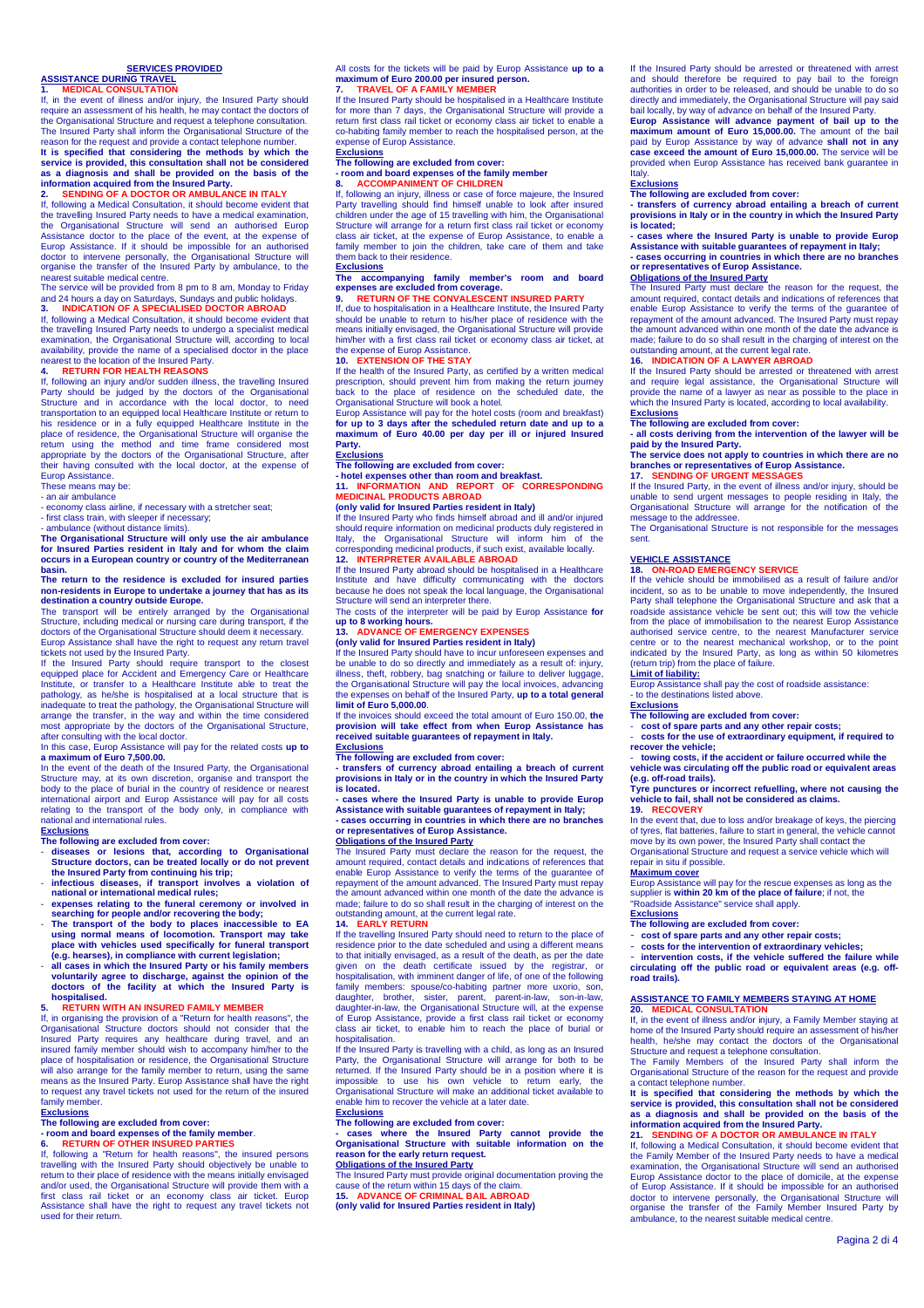The service will be provided from 8 pm to 8 am, Monday to Friday and 24 hours a day on Saturdays, Sundays and public holidays.

## **Art.11. EXCLUSIONS**

Cover is excluded for claims caused by or resulting from: **a. automotive, motorcycle or motor boat races and related** 

- **tests and training;**
- **b. flooding, deluge, earth movements, volcanic eruptions, atmospheric phenomena classed as natural disasters, atom nucleus transmutation, radiation caused by the artificial acceleration of atomic particles;**
- **c. wars, strikes, revolutions, popular turmoil or movements, uprisings, looting, acts of terrorism and vandalism;**
- 
- d. misconduct of the Insured Party or serious negligence;<br>e. mental diseases and psychological disturbances in general,<br>including cerebral organic syndromes, schizophrenia,<br>paranoia, manic-depressive forms and related **consequences/complications;**
- **f. illnesses depending on pregnancies beyond the 26th week of gestation and post-partum;**
- **g. illnesses that are the expression or direct consequence of chronic or pre-existing pathological situations in place at**
- 
- 
- the time the travel began;<br>h. removal and/or transplant of organs;<br>i. abuse of alcohol or psychological drugs;<br>j. use of mind-altering and hallucinogenic substances;<br>k. the Insured Party's not being authorized to drive the
- vehicle in accordance with applicable law provisions;<br>l. attempted suicido or suicide;<br>m.air sports in general, the piloting and use of hang-gliders<br>and other types of ultra-light airborne vehicles,<br>parachuting, paraglidin climbing, kite-surfing, diving with breathing apparatus, sports involving the use of vehicles and motor boats. **boxing, fighting in various forms, martial arts in general, heavy athletics, rugby, American football, caving, acts of bravado, injuries suffered as a consequence of professional sports or sports played in any case in a nonamateur manner (including competitions, races, trials and training);**

**n. everything else not specifically indicated in the services. The services are also not provided in countries in a state of declared or de facto war. Such countries are those given on** 

**the website https://www.europassistance.it/paesi-in-stato-di-belligeranza, which have a risk level declared as equal to or above 4.0.** 

**Countries whose state of war has been made publicly known are considered to be in a state of declared or de facto war. Services are also not supplied in any countries in which, at the time the claim is declared and/or assistance requested, there is a state of popular tumult.** 

**It is also not possible to provide services in kind (and therefore assistance) where the local or international authorities do not allow private individuals to provide direct assistance, regardless of whether or not there is a war risk applicable at the time.** 

### **Art.12. OBLIGATIONS OF THE INSURED PARTY IN THE EVENT OF A CLAIM**

In case of claim covered by the Assistance insurance, the Insured Party shall immediately contact the Organisational Structure.

**Non-performance of this obligation may result in forfeiture of the right to care services under Article 1915 of the Italian Civil Code.** 

## **Art.13. PROFESSIONAL SECRECY**

The Insured Party releases any doctors, who may be appointed to examine the claim and who examined him before or after the claim, from constraints to professional secrecy with regards to Europ Assistance.

### **Art.14. NON-INSURABLE PERSONS**

**Considering that had Europ Assistance been aware that the Insured Party suffered from alcoholism, drug addiction or acquired immune deficiency syndrome (AIDS), it would not have agreed to provide the insurance, it is agreed that should one or more of the above diseases or conditions arise during the course of the contract, the provisions shall apply as laid down by Art. 1898 of the Italian Civil Code, regardless of the actual evaluation of the health of the Insured Party. In the event of inexact or reticent declarations, the provisions shall apply of articles 1892, 1893 and 1894 of the Italian Civil Code.** 

### **SECTION II - MEDICAL EXPENSE REIMBURSEMENT INSURANCE**

### **DEFINITIONS**

**Injury:** the event caused by pure bad, external luck resulting directly in physical injury that can objectively be noted and with the consequence of death, permanent invalidity or temporary incapacity.

**Healthcare Institute:** the public hospital, clinic or care home, whether in an agreement with the National Health Service or private, duly authorised to provide hospital assistance. Thermal baths are excluded, along with convalescence and residential homes, dietary and beauty clinics.

**Illness:** a change in health not caused by an injury.

**Chronic Illness:** illness that is pre-existing as at the stipulation of the Policy and which has, in the last 12 months, involved

diagnostic investigations, hospital stays or treatment/therapy.<br>**Sudden illness:** an illness of acute onset of which the Insured<br>Party was not aware and which in any case has not been a manifestation, even if sudden, of a previous condition known to the Insured Party. **Pre-existing illness:** illness that is the expression or direct

consequence of chronic or pre-existing pathological situations in place at the time the guarantee began.

**Hospitalisation:** a stay in a Healthcare Institute involving at least one night.

# **Art.15. SUBJECT OF THE INSURANCE**

If following a sudden illness or injury, the Insured Party should incur medical/pharmaceutical/hospital expenses for urgent, non-deferrable surgery or treatment, received locally during the trip, during the period for which the guarantee is valid, Europ<br>Assistance will reimburse them according to the limit to liability will reimburse them according to the limit to liabilit established in the table below, per insured person, per claim and

per period of duration of coverage. If an injury is covered then any additional expenses for treatment received upon return to the place of residence will also be covered, as long as made within 45 days of the injury. **Maximum cover** 

For medical and pharmaceutical expenses, including in the event

of hospitalisation in a Healthcare Institute or place equipped to provide emergency treatment, Europ Assistance will pay for the costs, making direct payment locally by the Organisational Structure and/or in the form of a refund, **up to the limit to liability** 

**specified in the table below. Reimbursements will be made with a fixed, absolute deductible amount per claim and per Insured Party of Euro 50.00.**

- The above maximum cover includes:
- fees for staying in the Healthcare Institute prescribed by the
- doctor **up to Euro 250.00 per day per Insured Party;**  urgent dental treatment, only following injury, **up to Euro**
- **250.00 per Insured Party;**  prosthesis repair expenses, only following injury, **up to Euro**
- **250.00 per Insured Party.**  expenses for search and rescue, **up to Euro 500.00 per claim in Italy and Euro 500.00 abroad.**

## **Art.16. EXCLUSIONS**

**The following are excluded from cover: a. all expenses incurred by the Insured Party if no declaration** 

- **has been made to Europ Assistance, directly or through third parties, of the hospitalisation or emergency treatment;**
- **b. expenses to treat or eliminate physical defects or congenital malformations, for aesthetic applications, nursing, physiotherapy, thermal or weight-loss treatments, dental care (apart from that specified above following injury);**
- **c. expenses for purchasing and repairing glasses, contact lenses, orthopaedic devices and/or prostheses (except for those specified above following injury);**
- **d. check-ups in Italy for situations consequent to illnesses**
- **that began during the trip; e. transport and/or transfer expenses of the Healthcare Institute and/or the place of accommodation of the Insured**
- **Party.**  Cover is also not due for claims caused by or resulting from:
- **f. mental diseases and psychological disturbances in general, including cerebral organic syndromes, schizophrenia, paranoia, manic-depressive forms and related consequences/complications;**
- **g. illnesses depending on pregnancies beyond the 26th week of gestation and post-partum; h. illnesses that are the expression or direct consequence of**
- **chronic or pre-existing pathological situations in place at the time the travel began;**
- **i. injuries deriving from the following activities: rock climbing or accessing glaciers, platform jumps with skis or water skis, driving and using sledges, air sports in general, piloting and using hang-gliders and other types of ultra-light airborne vehicles, paragliding and similar, kite surfing, acts of bravado and all injuries suffered as a consequence of sports practice professionally or in any case on a nonamateur level (including competitions, races, trials and training);**
- **j. removal and/or transplant of organs; k. automotive, motorcycle or motor boat races and related tests and training;**
- **l. flooding, deluge, volcanic eruptions, earthquakes, atmospheric phenomena classed as natural disasters, atom nucleus transmutation, radiation caused by the artificial acceleration of atomic particles;**
- **m. wars, strikes, revolutions, popular turmoil or movements, looting, acts of terrorism and vandalism;**
- **n. misconduct of the Insured Party or serious negligence; o. abuse of alcohol or psychological drugs:**
- 
- **p. use of mind-altering and hallucinogenic substances; q. attempted suicide or suicide.**

### **Art.17. OBLIGATIONS OF THE INSURED PARTY IN THE EVENT OF A CLAIM**

In the event of a claim, the Insured Party must contact the Organisational Structure and make a declaration within sixty days of the claim, by accessing the portal https://sinistrionline.europassistance.it and following the instructions given (or accessing the website<br>www.europassistance.it, claims section, directly) or providing written notice to **Europ Assistance Italia S.p.A. – Piazza Trento, 8 – 20135 Milan**, specifying "**Ufficio Liquidazione Sinistri – Rimborso Spese Mediche**" (Claims Liquidation Office - Medical Expense Reimbursement) on the envelope and posting:

- first name, last name, address, telephone number; Europ Assistance card number or copy if held by the Insured Party;
- the circumstances of the event:
- First Aid certificate prepared in the place of the claim, stating the pathology suffered or medical diagnosis certifying the type
- and method of the injury suffered; in the event of hospitalisation, a true copy of the original
- medical record; - original copies of invoices, receipts or tax receipts for the expenses incurred, complete with tax data (VAT no. or tax code) of the issuers and parties to whom the receipts are made
- $\overline{\text{out}}$ out,<br>medical prescription for any purchase of medicinal products with original receipts of the medicinal products purchased

Europ Assistance may request further documentation at a later date, in order to settle the claim; in this case, the Insured Party must supply it.

**Breach of the obligations relating to the declaration of the Claim may result in the loss of a right to Indemnity, in accordance with Art. 1915 of the Italian Civil Code.** 

### **Art.18. CRITERIA FOR LIQUIDATION OF THE DAMAGES**

**Following the assessment of the documentation received, Europ Assistance will liquidate the damages and make the red payment, net of the deductible amounts envisaged.** 

### **Art.19. PROFESSIONAL SECRECY**

The Insured Party releases any doctors, who may be appointed to examine the claim and who examined him before or after the claim, from constraints to professional secrecy with regards to Europ Assistance.

### **Art.20. NON-INSURABLE PERSONS**

**Considering that had Europ Assistance been aware that the Insured Party suffered from alcoholism, drug addiction or acquired immune deficiency syndrome (AIDS), it would not have agreed to provide the insurance, it is agreed that should one or more of the above diseases or conditions arise during the course of the contract, the provisions shall apply as laid down by Art. 1898 of the Italian Civil Code, regardless of the actual evaluation of the health of the Insured Party. In the event of inexact or reticent declarations, the provisions shall apply of articles 1892, 1893 and 1894 of the Italian Civil Code.** 

### **SECTION III - LUGGAGE AND PERSONAL EFFECTS INSURANCE**

### **DEFINITIONS**

**Luggage damage:** any damage suffered by the luggage during travel by boat or air. **Luggage:** the suitcase, trunk and personal items contained

therein that the Insured Party carries with him on the trip.

### **Art.21. SUBJECT OF THE INSURANCE 1. LUGGAGE AND PERSONAL EFFECTS**

If the Insured Party should suffer direct tangible damages as a result of theft, theft with break-in, robbery, bag snatching, loss, mislaying, damage to his luggage and/or personal effects, including the clothing worn at the start of travel, Europ Assistance will provide compensation according to their value and up to the maximum amount set out in the table below, per insured person, per claim and per period of duration of coverage..

For travel by air, train, bus or sea, cover applies

- **for Insured Parties resident in the European Union or Switzerland**, from the point of departure (airport, railway station, etc. of the organised travel) until completion of the trip as organised by the Contracting Party;

for Insured Parties residing in non-European Union Member **States**, from the date of arrival in a European Union Member State or Switzerland, until the date of departure from one of said

countries at the end of the trip. The cover has territorial scope and applies up to the amount

established in the table below.<br>Without prejudice to the v.<br>maximum cover specified above, **maximum indemnity per object, including bags, cases and rucksacks, cannot exceed Euro 150.00.** 

Photo-video-optical equipment (cameras, video cameras, binoculars, flash, zooms, batteries, bags, etc.) are considered as a single item.

In the event of theft, robbery, bag snatching or loss of ID cards, passports and driving licences, in addition to the maximum cover, the expenses will also be reimbursed for the re-issue of said documents, where certified by proof of expenditure and **up to the total maximum amount of Euro 50.00. Excess** 

**Damages to photo-video-optical equipment and photo-sensitive equipment; radios, televisions, recorders, all other electronic equipment; musical instruments; personal defence weapons and/or hunting weapons; diving equipment; spectacles and sunglasses, are covered up to a total of 50%** 

**of the insured amount. Damages to cosmetics, medicinal products, healthcare articles; jewellery, precious stones, pearls, watches, gold, silver and platinum items, furs and other precious objects are covered up to a total of 30% of the insured amount. The cover only applies if the goods are worn or kept in the hotel deposit.** 

**The amount envisaged is halved for damages caused by:** 

**- forgetting, lack of care or mislaying by the Insured Party; - theft with break-in of luggage contained in a properly locked vehicle, not visible from the outside; - theft of the entire vehicle;** 

# **- theft of objects contained in the tent, as long as in a duly equipped and authorised camp site. 2. DELAYED DELIVERY OF LUGGAGE**

If, following the delivery of luggage more than 12 hours later than the flight time, as duly confirmed, and charter flights, the Insured Party should incur unforeseen expenses for the purchase of toiletries and/or the necessary clothing, Europ Assistance will refund these **up to the maximum amount of Euro 150.00 per** 

The following are excluded from coverage of "Luggage and personal effects": **a. cash, cheques, stamps, tickets and travel documents, souvenirs, coins, objects of art, collections, samples, catalogues, goods, helmet, professional equipment, documents other than ID cards, passports and driving** 

**b. all claims occurring during travel on motor vehicles of any power; c. damages caused by misconduct or wilful negligence on the part of the Insured Party and those caused by sports equipment during their use;** 

**claim and for the duration of the trip.** 

**Art.22. EXCLUSIONS** 

**licences;** 

Pagina 3 di 4